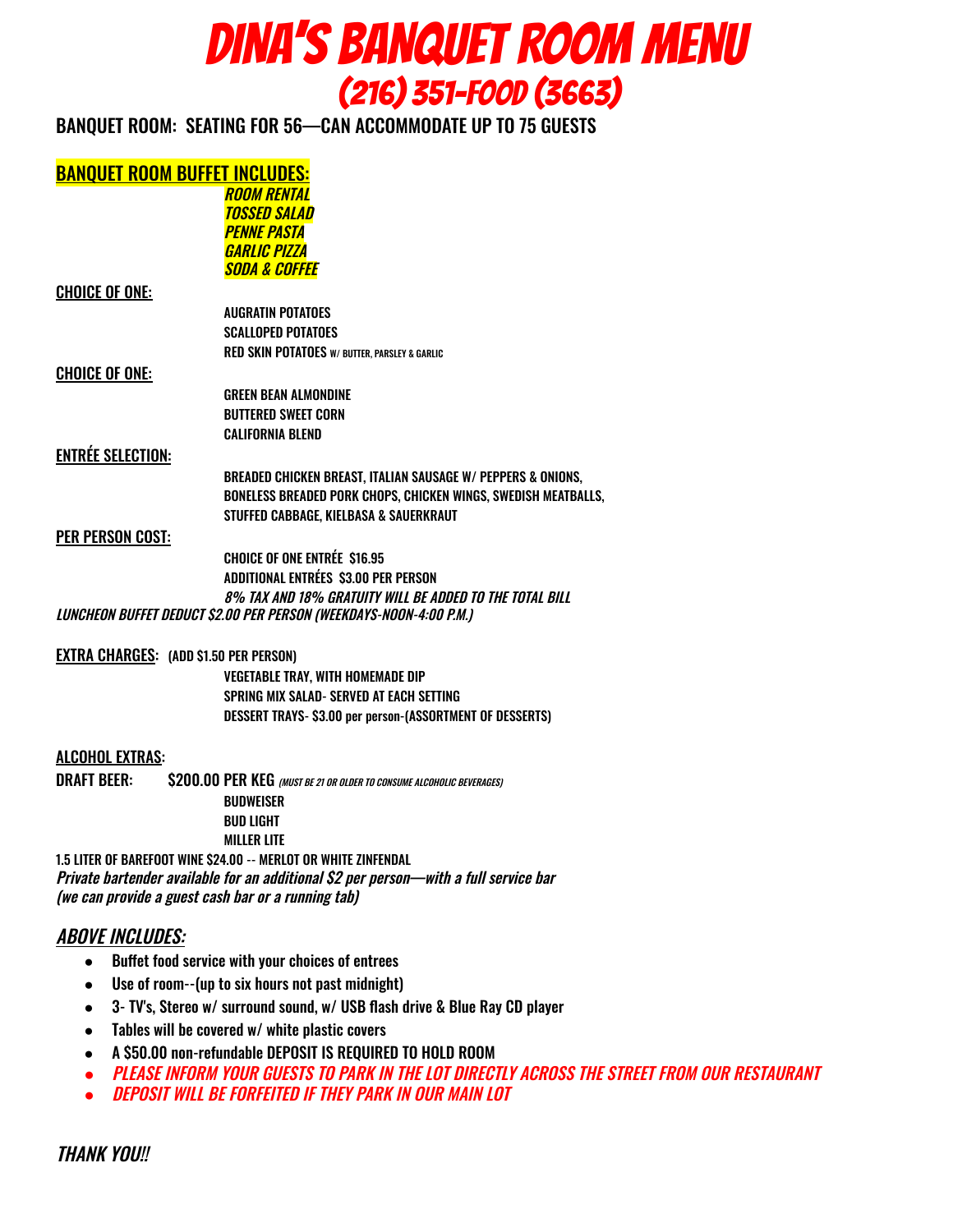# DINA'S BANQUET ROOM INFORMATION (216) 351-FOOD (3663)

#### **FOOD PACKAGES FOR PARTY ROOM RENTAL**

**(RIGHT OF REFUSAL FOR ANY PARTY)**

#### PARTY ROOM OPTIONS:

#### OPTION #1 @ \$16.50 PER PERSON (MINIMUM 40 GUESTS)

- 1 Keg of domestic beer with cups
- 2- Full Sheet Pizzas w/ 1 topping on each (48 cut each)
- 1 Full pan of Chicken Wings (80 wings)
- Vegetable Tray w/ Ranch dressing
- Soft drinks (coke, diet coke, sprite & fruit punch), Coffee & Water, Plasticware (cups, plates, napkins, forks, knives)
- All tables covered (white) Use of room--(up to six hours not past midnight)
- 3- TV's, Stereo w/ surround sound, w/ USB flash drive & Blue Ray CD player (PLUS 8% TAX & 18% GRATUITY)

#### OPTION #2 @ \$14.50 PER PERSON (MINIMUM 40 GUESTS)

- 2- Full Sheet Pizzas (48 cut each)
- \*\*\*1 SHEET with 1 item of choice \*\*\*1 SHEET WHITE: to be used as garlic bread (in Chafing dish)
- Full pan of Penne Pasta (w/ Parmesan Cheese & crushed red pepper)
- Bowl of Tossed Salad w/ Choice of 2 dressings
- 1 Full pan of 1oz. Meatballs in spaghetti sauce (80 meatballs)
- 1 Full pan of Chicken Wings (80 wings)
- Soft drinks (coke, diet coke, sprite & fruit punch), Coffee & Water, Plasticware (cups, plates, napkins, forks, knives)
- All tables covered (white) Use of room--(up to six hours not past midnight)
- 3- TV's, Stereo w/ surround sound, w/ USB flash drive & Blue Ray CD player (PLUS 8% TAX & 18% GRATUITY)

#### ROOM RENTAL ONLY

- ROOM NOT AVAILABLE ON THURSDAY, FRIDAY, OR SATURDAY EVENINGS
- AVAILABLE ON SATURDAY & SUNDAY AFTERNOONS UNTIL 5:00
- MINIMUM OF \$100 IN FOOD OR BEVERAGE PURCHASED FROM US
- NO OUTSIDE FOOD PERMITTED-(DESSERT, TABLE SNACKS & FOOD NOT OFFERED BY US)
- **\$200 ROOM RENTAL**
- **\$50 DEPOSIT**
- **MUST SIGN CONTRACT**

\*\*PLEASE INFORM YOUR GUESTS OF OUR BANQUET ROOM PARKING LOCATED IN THE LOT DIRECTLY ACROSS THE STREET FROM OUR RESTAURANT \*\*DEPOSIT WILL BE FORFEITED IF THEY PARK IN OUR MAIN LOT

#### AVAILABLE AT ADDITIONAL COST: (See Our Catering Menu)

SODA, COFFEE, CUPS, PAPER PRODUCTS & ALL TABLES COVERED \$2.00 PER PERSON VEGETABLE TRAY \$1.50 PER PERSON

KEG BEER: \$200.00 PER KEG (MUST BE 21 OR OLDER TO CONSUME ALCOHOLIC BEVERAGES)

BUDWEISER BUD LIGHT MILLER LITE

1.5 LITER OF BAREFOOT WINE \$24.00 -- CHARDONNAY, MERLOT OR WHITE ZINFENDAL (IF ANYONE UNDER 21 CONSUMES ALCOHOL ON OUR PREMISES YOU WILL BE ASKED TO LEAVE WITHOUT A REFUND) NO ALCOHOLIC BEVERAGES ARE PERMITTED TO BE BROUGHT IN

FULL SERVICE BAR IS AVAILABLE DOWNSTAIRS FOR YOUR CONVENIENCE

OR YOU MAY HAVE A PRIVATE BARTENDER FOR \$2 PER PERSON WITH A CASH BAR – CONTRACT MUST BE SIGNED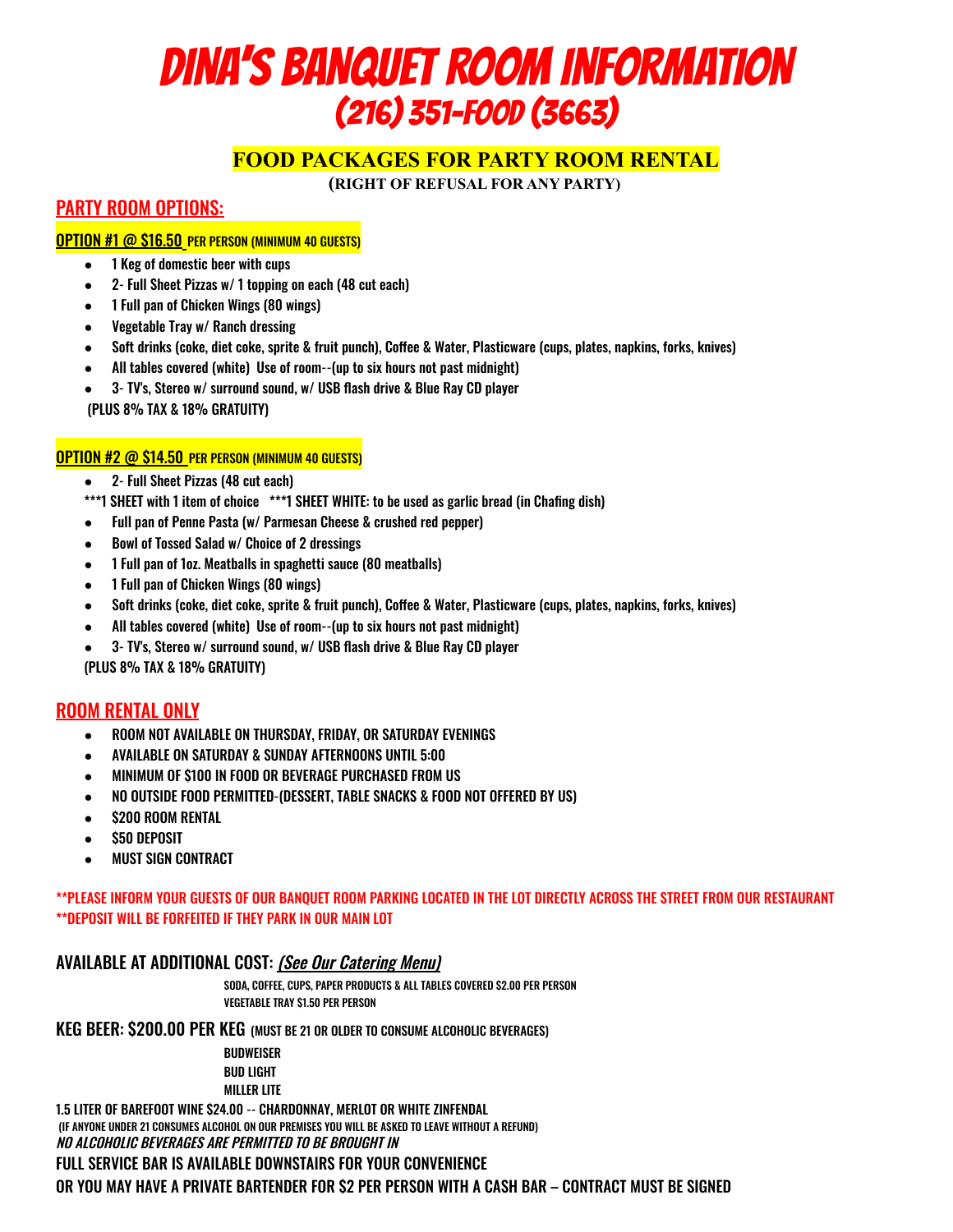## DINA'S CATERING MENU (216) 351-FOOD (3663)

#### FULL SHEET PIZZA

RED OR WHITE SAUCE—PLAIN CHEESE \$20.00 --WITH 1 ITEM--- (48 CUT) -- \$23.50 PENNE PASTA WITH MEATSAUCE (W/ PARMESAN CHEESE & CRUSHED RED PEPPER) ½ PAN-- (20+ PEOPLE) \$31.95..........FULL PAN -- (35+ PEOPLE) \$44.95 PASTA SALAD ½ PAN-- (15+ PEOPLE) \$21.95...........FULL PAN -- (30+ PEOPLE) \$32.95 DINNER SALAD WITH CHOICE OF TWO DRESSINGS ½ PAN – (10-15 PEOPLE) \$26.95...........FULL PAN – (15-25 PEOPLE) \$40.95 PEPPERONI SALAD WITH CHOICE OF TWO DRESSINGS ½ PAN – (10-15 PEOPLE) \$31.95...........FULL PAN – (15-25 PEOPLE) \$46.95 ANTIPASTO SALAD WITH CHOICE OF TWO DRESSINGS ½ PAN – (10-15 PEOPLE) \$40.95..........FULL PAN – (15-25 PEOPLE) \$58.95 AUGRATIN, SCALLOPED OR RED SKIN POTATOES ½ PAN-- (15 PEOPLE) \$20.95..........FULL PAN -- (25 PEOPLE) \$39.95 GREEN BEAN ALMONDINE ½ PAN-- (20 PEOPLE) \$17.95............FULL PAN -- (40 PEOPLE) \$34.95 SAUSAGE WITH PEPPERS & ONIONS ½ PAN-- (15 PEOPLE) \$33.95...........FULL PAN -- (25 PEOPLE) \$56.95 BREADED CHICKEN BREAST ½ PAN-- (15 PIECES) \$59.95...........FULL PAN -- (25 PIECES) \$99.95 STROMBOLI PLATTER-(LARGE - SERVES 30+)...\$ 49.95, (SMALL - SERVES 15+)...\$24.95 STROMBOLIS ARE CUT IN SQUARES & PLACED ON A TRAY served w/ homemade spaghetti sauce MEATBALLS IN HOMEMADE SPAGHETTI SAUCE ½ PAN -- (10-15 PEOPLE) (40-1oz. \$25.95)...........FULL PAN -- (15-25 PEOPLE) (80-1oz. \$48.95) SWEDISH MEATBALLS ½ PAN -- (10-15 PEOPLE) (80-½ oz. \$39.95)...........FULL PAN -- (15-25 PEOPLE) (160-½ oz. \$73.95) STUFFED CABBAGE ½ PAN – (12 PEOPLE) \$36.95..........FULL PAN – (24 PEOPLE) \$70.95 CHICKEN WINGS--(PRICE SUBJECT TO CHANGE-MARKET PRICE) ½ PAN – (10-15 PEOPLE) (40 WINGS) \$60.00 FULL PAN – (15-25 PEOPLE) (80 WINGS) \$120.00 CHICKEN TENDERS--(SERVED WITH CHOICE OF HONEY MUSTARD, RANCH OR BBQ SAUCE) ½ PAN--(Approx 25-30) \$43.95...............FULLPAN (Approx 55-60) -- \$85.95 JOJO POTATOES-- (SERVED WITH SIDE OF SOUR CREAM) ½ PAN-- \$22.95............FULL PAN -- \$43.95 PIEROGIS--(POTATO & CHEESE--W/ GRILLED ONIONS & BUTTER SERVED WITH SOUR CREAM) ½ PAN--\$22.95 ............FULL PAN \$43.95 SANDWICH TRAY--(Salami/Yellow American, Ham/White American, Turkey/Swiss) 36 DELICIOUS MINI DELI SANDWICHES ---\$36.95 PEPPERONI CRISPS-- (SERVED WITH RANCH DRESSING) ½ PAN--\$25.95

VEGGIE TRAY-- (SERVED WITH RANCH DRESSING)

\$2.00 PER PERSON...Fresh vegetables..(Broccoli, Carrots, Celery, Cucumbers, Red/Green Peppers & Tomatoes)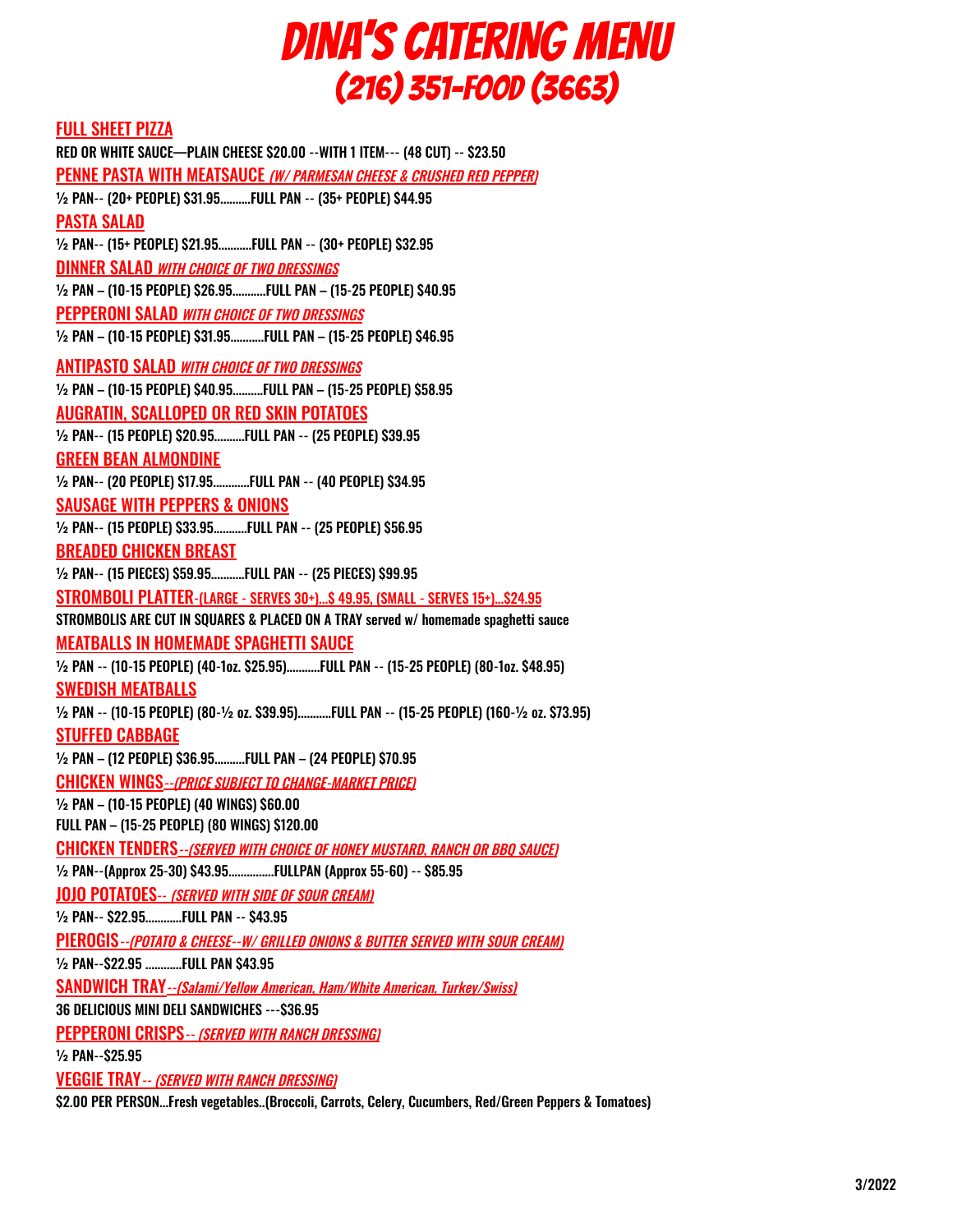PARTY SUGGESTION - SERVES APRROXIMATELY-30 GUESTS-TOTAL COST - \$281.35 2 SHEETS OF PIZZA (48 CUT) 1 SHEET with 1 item of choice & 1 SHEET WHITE: to be used as garlic bread FULL PAN OF PENNE PASTA (w/ Parmesan Cheese & crushed red pepper) FULL PAN OF TOSSED SALAD w/ Choice of 2 dressings HALF PAN OF 1oz. MEATBALLS in spaghetti sauce TWO HALF PANS OF CHICKEN WINGS-choice of 2 sauces OR 1 FULL PAN OF WINGS with 1 sauce PLASTIC WARE INCLUDED: --SERVING SPOONS (2), TONGS (3), SALAD DRESSING SERVING SPOONS, WRAPPED PLASTICWARE- (S&P, FORK, KNIFE, NAPKIN), 3 COMPARTMENT PLATES

## Dina's Banquet room contract

| ADDRESS: __________________________CITY & ZIP: __________________________________               |                                                                                                                                                                                                                                                                                                                                                                                                                                                                                                                                                                  |                                                                                                                                                                                                                                                                                                                                                                                                                                                     |  |
|-------------------------------------------------------------------------------------------------|------------------------------------------------------------------------------------------------------------------------------------------------------------------------------------------------------------------------------------------------------------------------------------------------------------------------------------------------------------------------------------------------------------------------------------------------------------------------------------------------------------------------------------------------------------------|-----------------------------------------------------------------------------------------------------------------------------------------------------------------------------------------------------------------------------------------------------------------------------------------------------------------------------------------------------------------------------------------------------------------------------------------------------|--|
|                                                                                                 |                                                                                                                                                                                                                                                                                                                                                                                                                                                                                                                                                                  |                                                                                                                                                                                                                                                                                                                                                                                                                                                     |  |
| MENU TO INCLUDE: BUFFET: _____ PARTY OPTION:____                                                |                                                                                                                                                                                                                                                                                                                                                                                                                                                                                                                                                                  |                                                                                                                                                                                                                                                                                                                                                                                                                                                     |  |
|                                                                                                 |                                                                                                                                                                                                                                                                                                                                                                                                                                                                                                                                                                  |                                                                                                                                                                                                                                                                                                                                                                                                                                                     |  |
|                                                                                                 |                                                                                                                                                                                                                                                                                                                                                                                                                                                                                                                                                                  |                                                                                                                                                                                                                                                                                                                                                                                                                                                     |  |
| MUST CONFIRM MENU & HALF OF THE MONEY DUE, 7 DAYS PRIOR TO EVENT:                               |                                                                                                                                                                                                                                                                                                                                                                                                                                                                                                                                                                  |                                                                                                                                                                                                                                                                                                                                                                                                                                                     |  |
| NON REFUNDABLE DEPOSIT IF CANCELLED: (REQUIRED TO HOLD ROOM) \$                                 |                                                                                                                                                                                                                                                                                                                                                                                                                                                                                                                                                                  |                                                                                                                                                                                                                                                                                                                                                                                                                                                     |  |
| <b>BALANCE IS DUE AT END OF PARTY &amp; DEPOSIT WILL BE MAILED TO ABOVE ADDRESS</b>             |                                                                                                                                                                                                                                                                                                                                                                                                                                                                                                                                                                  |                                                                                                                                                                                                                                                                                                                                                                                                                                                     |  |
| <b>MUST AGREE TO THE FOLLOWING:</b>                                                             |                                                                                                                                                                                                                                                                                                                                                                                                                                                                                                                                                                  |                                                                                                                                                                                                                                                                                                                                                                                                                                                     |  |
| <b>PROCEDURES</b><br>$\bullet$<br><b>BAR OR A RUNNING TAB AT THE BAR</b><br><b>DEPOSIT BACK</b> | <b>CANCELLED—ROOM WILL NOT BE HELD UNTIL DEPOSIT IS PAID</b><br><b>GUESTS MAY NOT PARK IN OUR PARKING LOT—DEPOSIT WILL BE</b><br><b>FORFEITED IF YOUR GUESTS DON'T COMPLY WITH PARKING</b><br><b>MAXIMUM TIME FOR USE OF ROOM IS 6 HOURS UP TO MIDNIGHT</b><br>YOU ARE RESPONSIBLE FOR ANY DAMAGES<br><b>RESTROOMS ARE LOCATED DOWNSTAIRS</b><br>YOU MAY DECORATE WITH BALLOONS ON THE TABLES, NO WALL<br><b>HANGING PERMITTED NO CONFETTI PLEASE</b><br>YOU MAY NOT HANG ANYTHING FROM THE LIGHT FIXTURES.<br>• YOU MAY BRING IN CD'S TO PLAY ON THE CD PLAYER. | • \$50.00 DEPOSIT-REQUIRED TO HOLD ROOM & IS NON-REFUNDABLE IF<br><b>INFORM YOUR GUESTS TO PARK ACROSS THE STREET AT CAR LOT</b><br>ALCOHOLIC BEVERAGES ARE NOT PERMITTED TO BE BROUGHT IN<br>YOU WILL NOT ALLOW ANYONE UNDER 21 TO CONSUME ALCOHOL<br>YOU MAY BOOK A BARTENDER (\$2 per person) & WE WILL PROVIDE A CASH<br>IF ROOM ONLY IS RENTED YOU MUST CLEAN UP TO RECEIVE YOUR<br>YOUR DEPOSIT WILL BE MAILED TO YOU AFTER ROOM IS INSPECTED |  |

| <b>PRINT NAME:</b> |  |
|--------------------|--|
|--------------------|--|

 $PIGNATURE:$  DATE: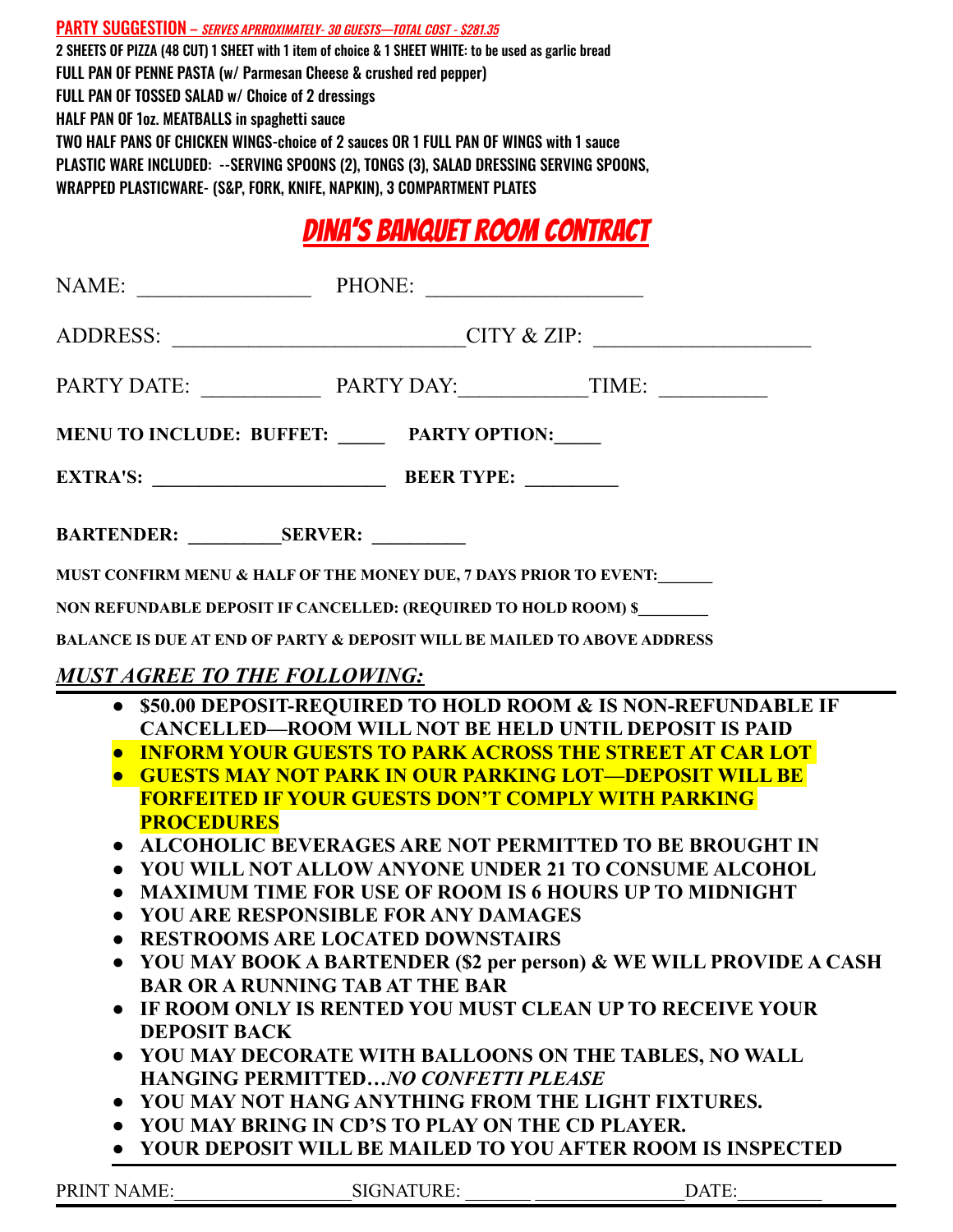# **DINA'S PIZZA & PUB**

**PLEASE CONTACT OUR CATERING DIRECTOR AT 216-351-3663**

### **BANQUET ROOM AGREEMENT**

#### *MUST AGREE TO THE FOLLOWING:*

- **● \$50.00 DEPOSIT-REQUIRED TO HOLD ROOM & IS NON-REFUNDABLE IF CANCELLED—ROOM WILL NOT BE HELD UNTIL DEPOSIT IS PAID**
- **● INFORM YOUR GUESTS TO PARK ACROSS THE STREET AT CAR LOT**
- **● GUESTS MAY NOT PARK IN OUR PARKING LOT—DEPOSIT WILL BE FORFEITED IF YOUR GUESTS DON'T COMPLY WITH PARKING PROCEDURES**
- **● ALCOHOLIC BEVERAGES ARE NOT PERMITTED TO BE BROUGHT IN**
- **● YOU WILL NOT ALLOW ANYONE UNDER 21 TO CONSUME ALCOHOL**
- **● MAXIMUM TIME FOR USE OF ROOM IS 6 HOURS UP TO MIDNIGHT**
- **● YOU ARE RESPONSIBLE FOR ANY DAMAGES**
- **● RESTROOMS ARE LOCATED DOWNSTAIRS**
- **● YOU MAY BOOK A BARTENDER (\$2 per person) & WE WILL PROVIDE A CASH BAR OR A RUNNING TAB AT THE BAR**
- **● IF ROOM ONLY IS RENTED YOU MUST CLEAN UP TO RECEIVE YOUR DEPOSIT**
- **● YOU MAY DECORATE WITH BALLOONS ON THE TABLES, NO WALL HANGING PERMITTED***…NO CONFETTI PLEASE*
- **● YOU MAY NOT HANG ANYTHING FROM THE LIGHT FIXTURES.**
- **● YOU MAY BRING IN CD'S TO PLAY ON THE CD PLAYER.**
- **● YOUR DEPOSIT WILL BE MAILED TO YOU AFTER ROOM IS INSPECTED**

**MUST CONFIRM MENU & HALF OF THE MONEY DUE, 7 DAYS PRIOR TO EVENT: NON REFUNDABLE DEPOSIT IF CANCELLED: (REQUIRED TO HOLD ROOM) \$ 50.00 BALANCE IS DUE AT END OF PARTY & DEPOSIT WILL BE RETURNED VIA MAIL**

**CUSTOMER COPY**

**OUR COPY SIGNED & DATED**